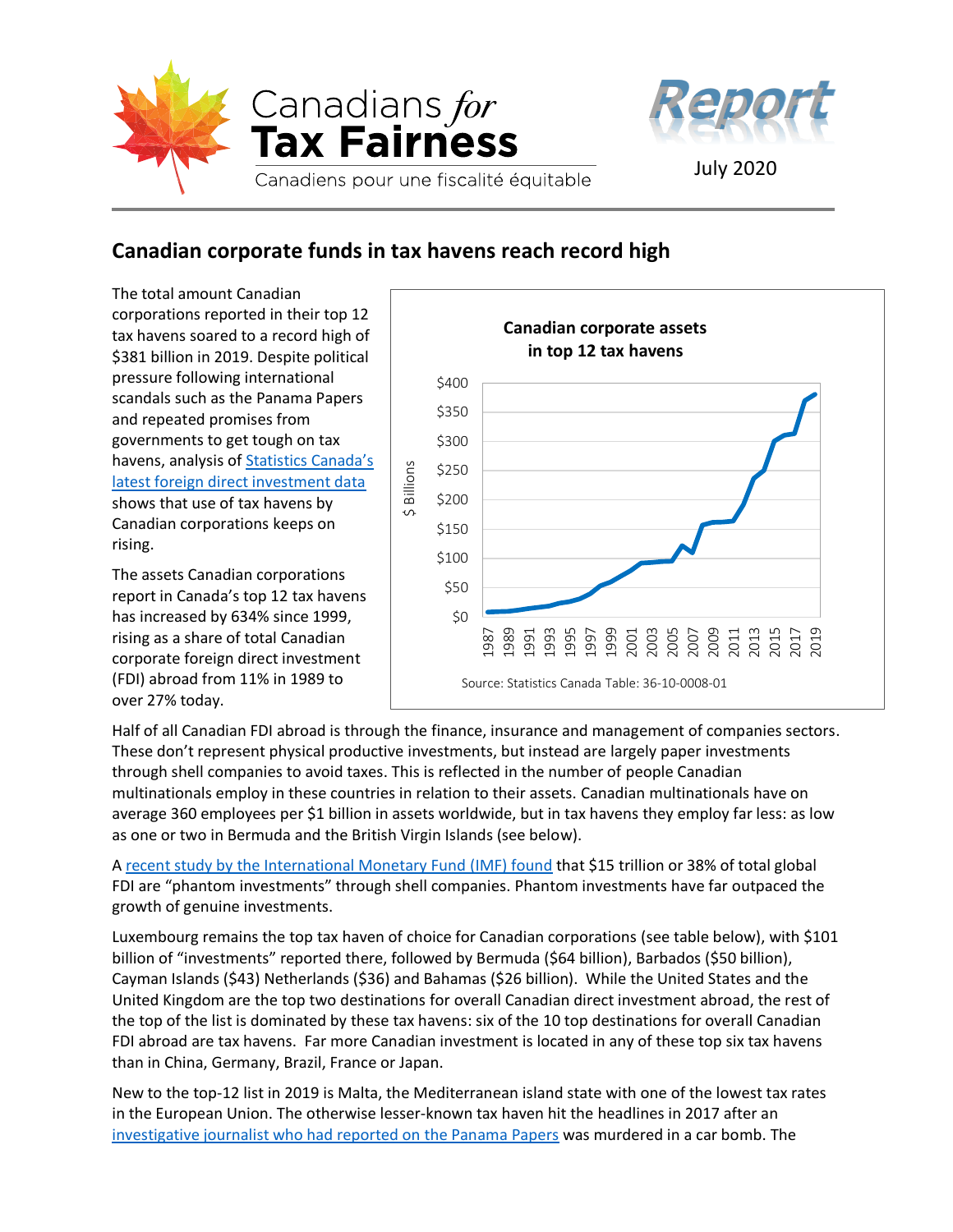Maltese businessman eventually charged with Daphne Galizia's murder has ties to businesses in tax havens and to the country's former prime minister, [who was forced to resign.](https://www.icij.org/investigations/panama-papers/maltas-pm-to-resign-in-january-amid-journalist-murder-scandal/) This controversy did not dissuade Canadian corporations, which increased their assets in Malta by 52% in 2019.

These figures for Canadian corporate assets in tax havens are underestimates. They don't include funds located in prominent subnational tax haven jurisdictions, including the State of Delaware, South Dakota or the UK-Crown dependencies of Jersey, Guernsey or the Isle of Man, or in other countries considered tax havens in other lists<sup>1</sup>. They only reflect the funds that Canadian corporations officially report in these 12 tax havens. Many more billions are no doubt hidden in these or other tax havens by corporations and wealthy individuals.

Large multinational corporations are much more likely to take advantage of gaps in international tax rules and use tax havens to give them a tax advantage over smaller and medium-sized enterprises. This has increased corporate concentration, reducing competitiveness, equality and

| <b>Country</b>                                                    | <b>Canadian corporate</b> |             |                 | Jobs per    |
|-------------------------------------------------------------------|---------------------------|-------------|-----------------|-------------|
|                                                                   | investments               |             |                 | \$1 billion |
|                                                                   | 2018                      | 2019        | <b>Increase</b> |             |
| Luxembourg                                                        | \$102.5                   | \$101.2     | $-1.3%$         | 31.3        |
| Bermuda                                                           | \$58.1                    | \$63.5      | 9.3%            | 1.7         |
| <b>Barbados</b>                                                   | \$50.2                    | \$49.8      | $-0.9%$         | 38.9        |
| Cayman Islands                                                    | \$41.8                    | \$42.7      | 2.1%            | 5.5         |
| Netherlands                                                       | \$36.5                    | \$35.9      | $-1.6%$         | 88.7        |
| <b>Bahamas</b>                                                    | \$26.3                    | \$26.3      | 0.0%            | 70.5        |
| Switzerland                                                       | \$9.7                     | \$16.0      | 65.6%           | 393.7       |
| Hong Kong                                                         | \$10.8                    | \$11.7      | 8.7%            | 178.8       |
| British Virgin Islands                                            | \$12.2                    | \$10.5      | $-13.7%$        | 1.1         |
| <b>Ireland</b>                                                    | \$9.6                     | \$9.5       | $-0.8%$         | 262.3       |
| Singapore                                                         | \$9.5                     | \$9.3       | $-2.2%$         | 161.8       |
| Malta                                                             | \$2.9                     | \$4.3       | 51.6%           | 153.7       |
| Total top 12 tax havens                                           | \$370.0                   | \$<br>380.8 | 2.9%            | 78.7        |
| Total Cdn FDI abroad                                              | \$1,357                   | \$1,391     | 2.5%            | 360.9       |
| Top 12 tax haven share                                            | 27.3%                     | 27.4%       |                 |             |
| Source: Statistics Canada Tables 36-10-0008-01 and 36-10-4070-01. |                           |             |                 |             |

economic growth. As our 2017 report [Bay Street and Tax Havens](https://www.taxfairness.ca/en/page/report-bay-street-and-tax-havens) revealed, over 90% of the large corporations represented on the TSX60 Index have at least one subsidiary in a tax haven. Increased corporate concentration has also led to greater wealth inequalities, as the prime beneficiaries are the super wealthy owners of these corporations.

While they only revealed the tip of the iceberg, the Panama Papers and other leaks illustrated how widely tax havens are used by money launderers, corrupt officials, and other criminals to hide their money and avoid taxes. These leaks also exposed how many prominent politicians, ministers and heads of state—including the [Queen of England](https://www.theguardian.com/news/2017/nov/05/revealed-queen-private-estate-invested-offshore-paradise-papers) [and former Prime Ministers](https://www.cbc.ca/news/business/paradise-papers-paul-martin-1.4390174)—have used tax havens. This may help explain why there has been little progress to address the problem.

Both the IMF and the Tax Justice Network estimate that international tax dodging by corporations costs governments around the world more than [US \\$500 billion every year.](https://www.imf.org/external/pubs/ft/fandd/2019/09/tackling-global-tax-havens-shaxon.htm) The loss of revenue to tax havens is especially acute for people in poorer countries. Their revenue losses are relatively higher and their needs to address poverty and health care, particularly in the wake of the COVID-19 pandemic, are even greater.

<sup>1</sup> *Lists of countries considered tax havens vary considerably, with official lists frequently subjected to political pressure. The list we use is from the independent U.S[. Congressional Research Service](https://crsreports.congress.gov/product/pdf/R/R40623/22). It also doesn't include a number of countries generally considered tax havens, including Mauritius, Gibraltar, or Turks and Caicos.*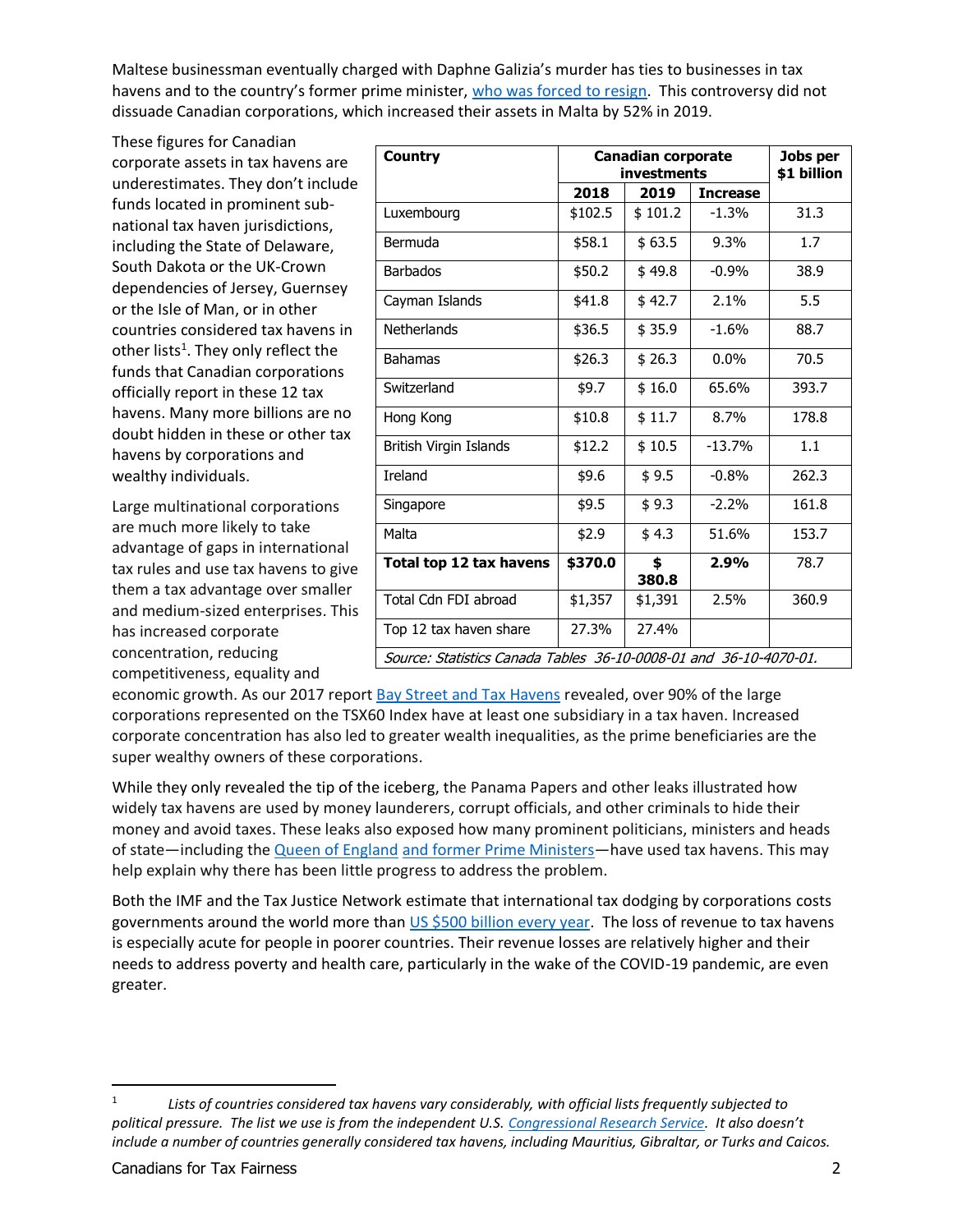## **Corporate Canada's Favourite Tax Havens**

**LUXEMBOURG:** The Grand Duchy of Luxembourg is the top destination for Canadian corporate assets because it exempts certain forms of income and payments from tax. Canadian corporations that use Luxembourg to avoid tax include Husky Energy (owned by Hong Kong based multi-billionaire ) and Cargill Inc (which [made headlines t](https://www.taxfairness.ca/en/news/cargill%E2%80%99s-slaughterhouse-profits-flow-through-tax-havens-keep-its-billionaire-owners-wealthy)his spring after a massive COVID-19 outbreak shed light on unsafe labour and safety practices at its slaughterhouses). Others include steel giant ArcelorMittal and the companies that own the Golden Ears Bridge and Stoney Trail public-private partnerships.

**BERMUDA:** This British territory, which now guarantees multinationals that no tax will be levied on them for at least 15 years, has been home to a number of notable Canadian corporations including parts of the Irving Empire, [Canada Steamship Lines,](https://www.cbc.ca/news/business/paradise-papers-leak-1.4387338) owned by former Prime Minister Paul Martin, major parts of the Brookfield real estate and infrastructure conglomerate, Accenture Consulting, Staples Canada, Pepsi, and many others.



**BARBADOS:** Barbados has been an attractive destination for Canadian corporations since Canada signed a treaty with the Caribbean country in 1980. This allowed assets and income to be returned to Canada tax free after being subject to taxes of just 0.25% to 2.5% in Barbados. Companies such as [Loblaw](https://financialpost.com/news/retail-marketing/court-of-appeal-sides-with-loblaw-in-368-million-barbados-bank-tax-evasion-case) and Capital Sports and Entertainment, which owns the Ottawa Senators, have used Barbados to avoid taxes in Canada. The Caribbean tax haven recently increased its low tax rate for multinationals [from 0.25% to 1% in 2019,](https://assets.kpmg/content/dam/kpmg/ca/pdf/tnf/2018/ca-canadian-multinationals-could-be-affected-by-barbados-major-international-tax-changes.pdf) which could explain why Canadian corporate assets

held there decreased slightly last year.

**CAYMAN ISLANDS:** The Cayman Islands are a well-known tax haven because they have no corporate, payroll, capital gains, withholding or other direct taxes on corporations. It is especially popular with finance, technology and mining firms including Brookfield, Onex, Seagate, Goldcorp, Corel, Herbalife and many others. The Paradise papers revealed th[e billionaire Bronfman](https://www.cbc.ca/news/business/stephen-bronfman-trudeau-paradise-papers-1.4382511)[controlled Claridge](https://www.cbc.ca/news/business/stephen-bronfman-trudeau-paradise-papers-1.4382511) had a \$60 million trust located there.



**NETHERLANDS:** Hundreds of Canadian corporations have affiliated companies resident or controlled in the Netherlands: more than any other jurisdiction after the US and UK. It functions as an intermediary tax haven—known for the "Dutch sandwich"—with no tax on

business income, capital gains, dividends and interest from foreign subsidiaries. It is considered one of the [most harmful tax havens](https://www.taxjustice.net/2020/07/20/hypocrisy-of-frugal-netherlands-lambasted-by-tax-haven-watchdog/) in terms of revenue losses.



**BAHAMAS:** With zero corporate income tax, the Bahamas has seen an 80% increase in Canadian corporate funds over the past decade. Canadian fashion designer Peter Nygard,

who has made headlines for [abusive labour practices, tax evasion](https://www.forbes.com/forbes/2010/1206/features-peter-nygard-sexual-harassment-answers-to-no-one.html) and most recently, allegations of [rape](https://www.cbc.ca/news/world/bahamas-peter-nygard-rape-allegations-1.5473377)  [and sex trafficking,](https://www.cbc.ca/news/world/bahamas-peter-nygard-rape-allegations-1.5473377) has his empire located there.



**SWITZERLAND:** Switzerland has a rich history as one of the oldest tax havens available to Canadian and global elite. To this day, it remains a refuge for hidden wealth. Saskatchewanbased uranium mining giant [Cameco has used Switzerland to avoid more than \\$2 billion](https://www.taxfairness.ca/en/news/canada-must-urgently-reform-corporate-tax-rules-after-another-major-court-loss) in Canadian taxes.